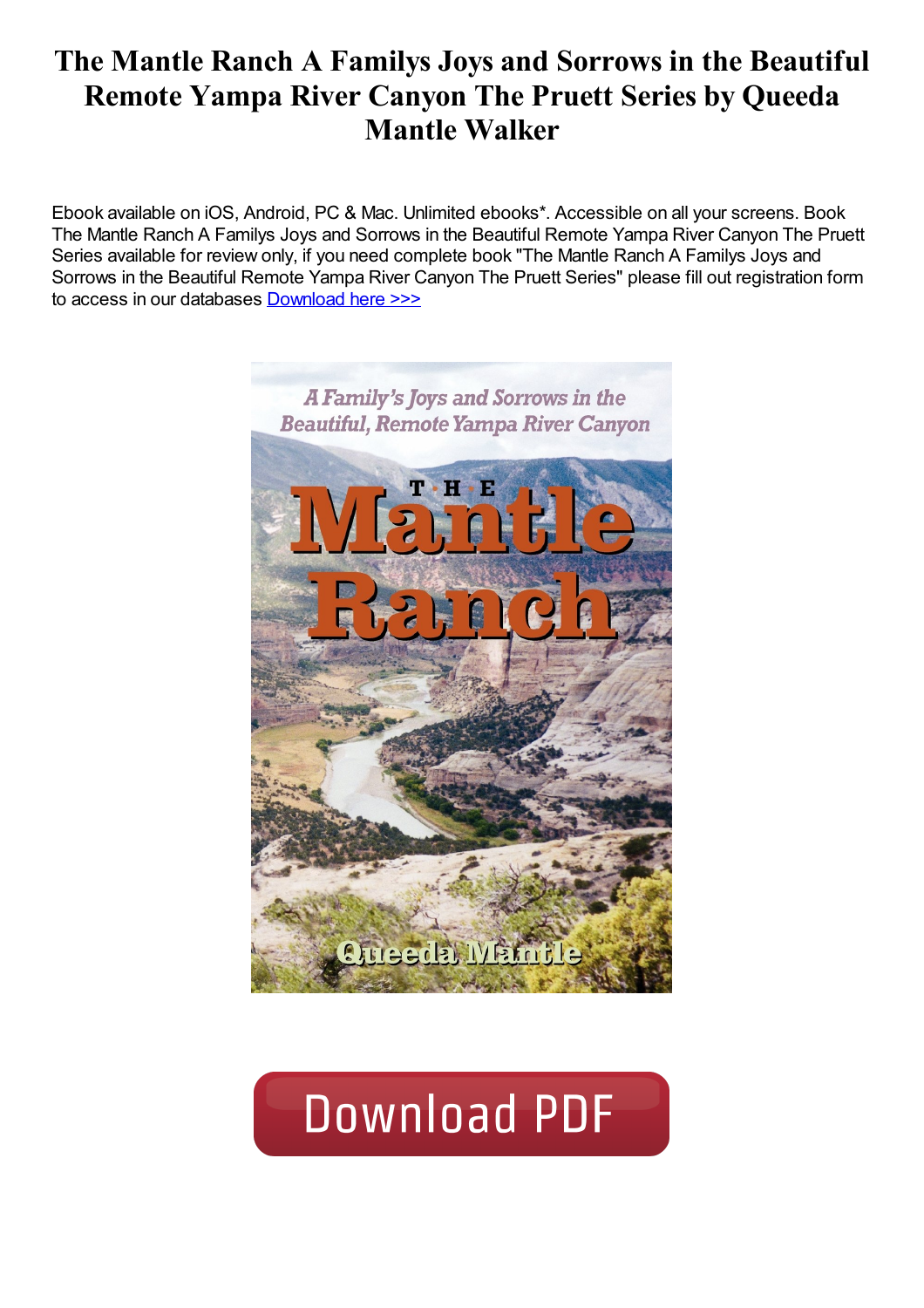\*Please Note:Wecannot guaranteethatevery ebook is in thelibrary. You can choose FREE Trialserviceand download "The Mantle RanchA Familys Joys and Sorrows in the Beautiful Remote Yampa River Canyon The Pruett Series" ebook for free.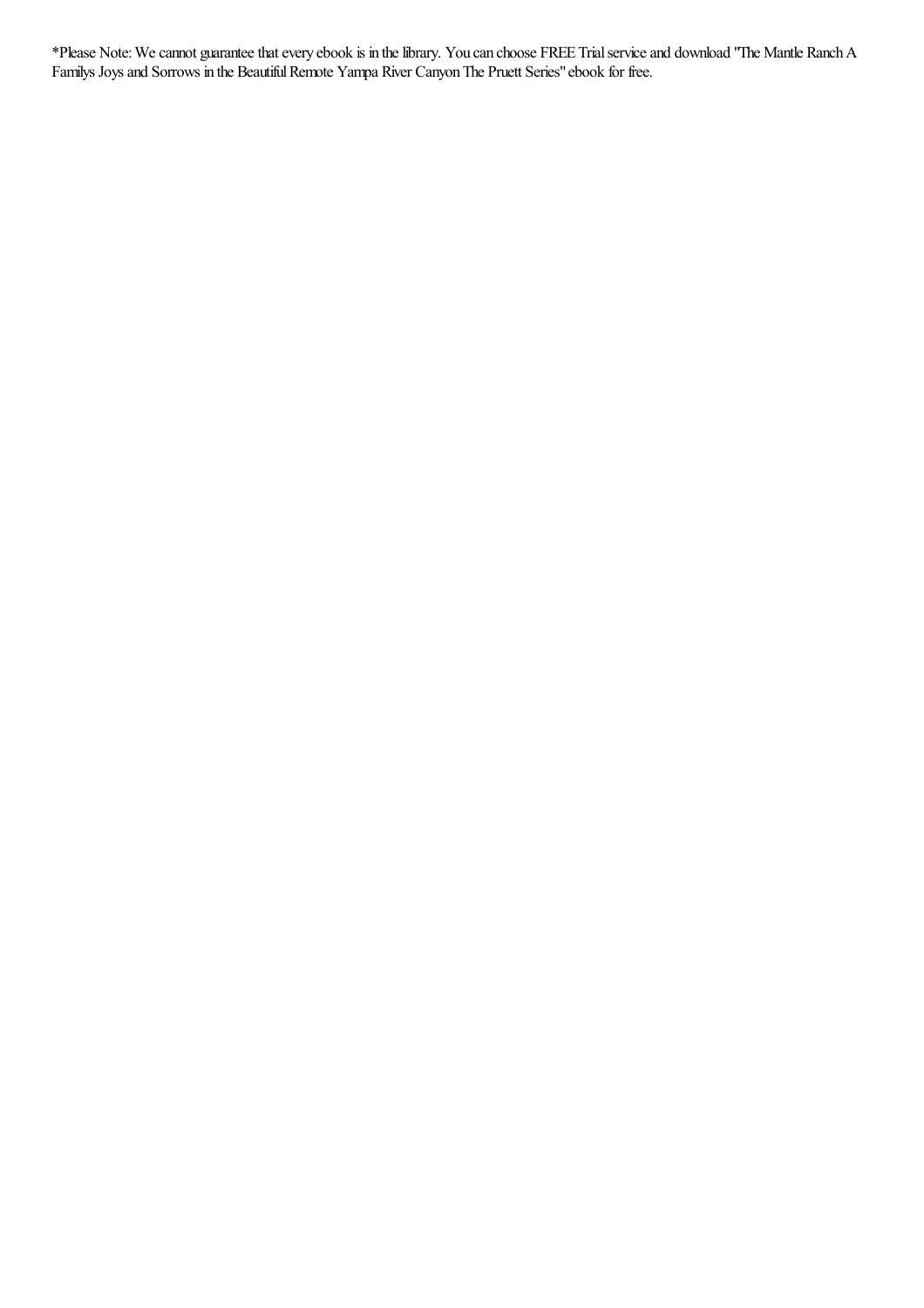## Ebook Details:

Review: Queeda, thank you so much for taking the time to write this book. It was a blessing to me and my husband many other people that we recommended this book too. We did make a trip through Dinosaur National Monument in May 2016 and it was beautiful with green valleys and beautiful red paint brushes. We drove through Hells Canyon but was unable to see...

Original title: The Mantle Ranch: A Familys Joys and Sorrows in the Beautiful, Remote Yampa River Canyon (The Pruett Series) Series: The Pruett Series Paperback: 295 pages Publisher: WestWinds Press; 1St Edition edition (June 30, 2005) Language: English ISBN-10: 9780871083500 ISBN-13: 978-0871083500 ASIN: 0871083507 Product Dimensions:5.8 x 0.6 x 9.1 inches

File Format: pdf File Size: 18014 kB Book File Tags:

dinosaur national pdf,mantle pdf,ranch pdf,queeda pdf,remote

Description: Queeda Mantle was born on a March dayin 1933. In anticipation of her birth, her parents started by horseback out of the remote Yampa Canyon in Northwest Colorado. They were headed for Vernal, Utah, where the Mantles had friends with whom they could stay until the baby arrived. When they were 10 miles into the trip, Mrs. Mantle realized that her baby...